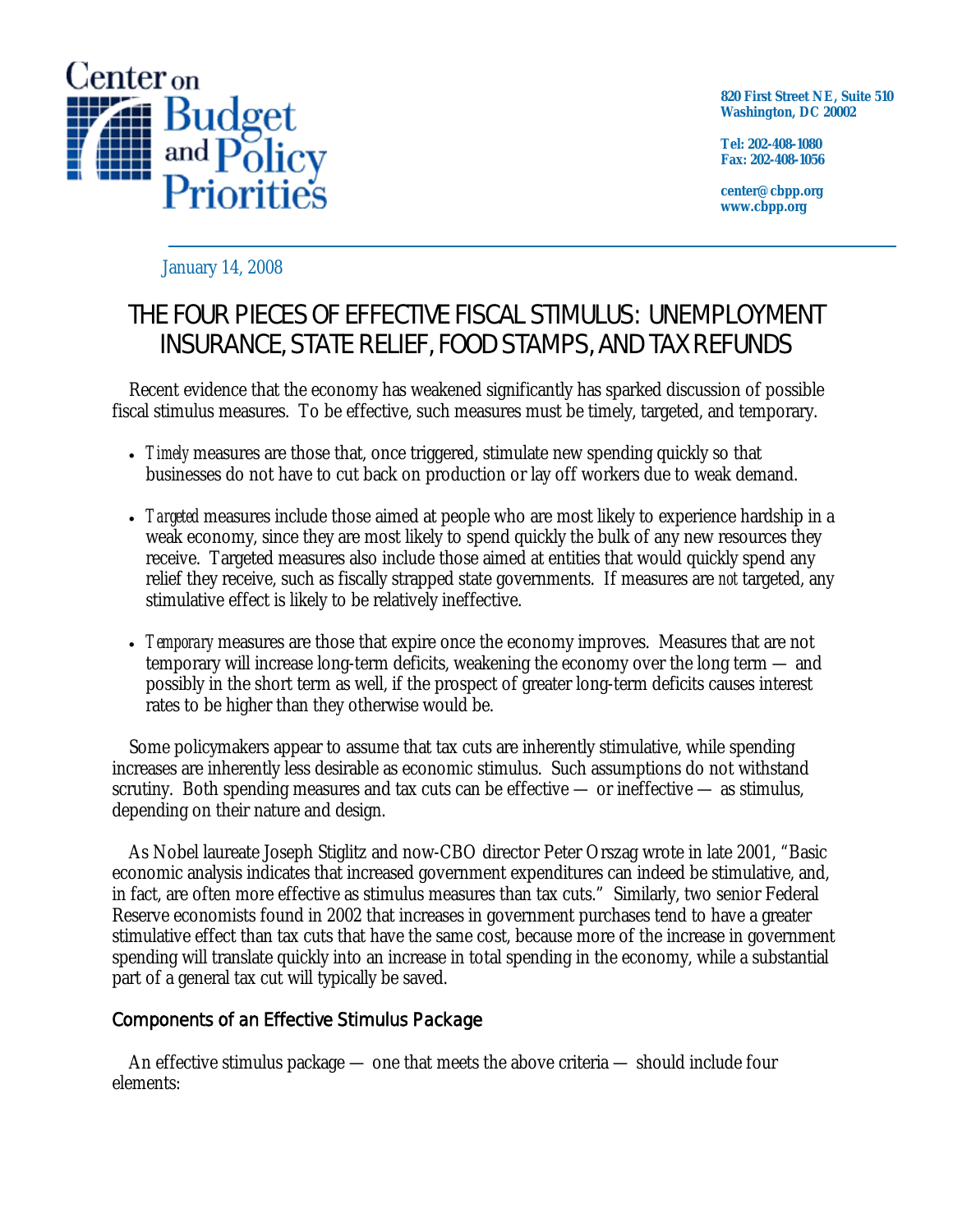• **Strengthened unemployment insurance.** Temporary increases in unemployment insurance (UI) benefits are particularly effective as stimulus: the benefits go to workers who have lost their jobs, so the added income is likely to be spent quickly. As CBO director Orszag recently told the House Budget Committee, "research has shown that the unemployment insurance system is among the most effective dollar-for-dollar economic stabilizers that we have in terms of counterbalancing periods of economic weakness."

Accordingly, a stimulus package should include a temporary measure to provide additional weeks of federally funded UI benefits for workers who exhaust their regular UI benefits before they can find work, as Congress has done in every recent recession. The need will be especially great if a new recession sets in, given the large share of unemployed workers who have remained without a job for longer than 26 weeks (the normal duration of UI benefits).

In addition, reforms are needed now in the UI program itself, which reaches only 37 percent of unemployed workers because of its outmoded rules. In October the House passed a package of permanent reforms recommended in the mid-1990s by a congressionally chartered, bipartisan advisory commission. The bill would encourage states to modernize their UI systems so more female, low-income, and part-time workers who lose their jobs through no fault of their own can qualify for benefits.

Unfortunately, there is no assurance that the Senate will move swiftly on a UI modernization bill. Even if it does, it would take some time for states to respond to the bill's incentives. As part of any stimulus package, therefore, Congress should *temporarily* fund UI benefits for parttime workers who have lost their jobs, as well as for laid-off workers who would qualify for UI if their most recent quarters of earnings were counted. (Many states operate under outdated rules established before the computer era that fail to count workers' most recent earnings in determining their UI eligibility.) During the last recession, in 2002, a similar proposal to expand UI eligibility temporarily was a basic part of both the House Democratic and Senate Democratic stimulus packages and secured 57 votes in the Senate.

• **State fiscal relief.** As of late-January, half the states already were reporting that they face budget shortfalls for fiscal year 2009 (which begins for most states on July 1). Nineteen of them have quantified their projected shortfalls, which total at least \$32 billion for these states alone. Both the number of shortfalls and the size of the combined shortfalls are expected to rise sharply in coming weeks as more states complete budget reviews and governors unveil their 2009 budgets.

Because states must balance their budgets each year, the drop in revenues that results from an economic slowdown causes serious problems, forcing states to raise taxes or cut spending in the middle of a recession and thereby further weakening the economy. States typically institute hefty cuts in health care, education, and aid to local governments during economic downturns. Temporary fiscal relief can enable states to minimize these budget cuts and tax increases. In the last recession, Congress provided \$20 billion in fiscal relief to the states.

As in the last recession, the federal government should provide fiscal relief in the form of both general aid and a temporary increase in the federal Medicaid matching rate to help minimize cuts in health coverage. (During the last recession, state cutbacks eliminated public health coverage for more than 1 million Americans; many more would have lost coverage if Congress had not provided federal fiscal relief.) In addition, in light of the growing pressures on local governments from declining property tax revenues, fiscal relief should be designed to encourage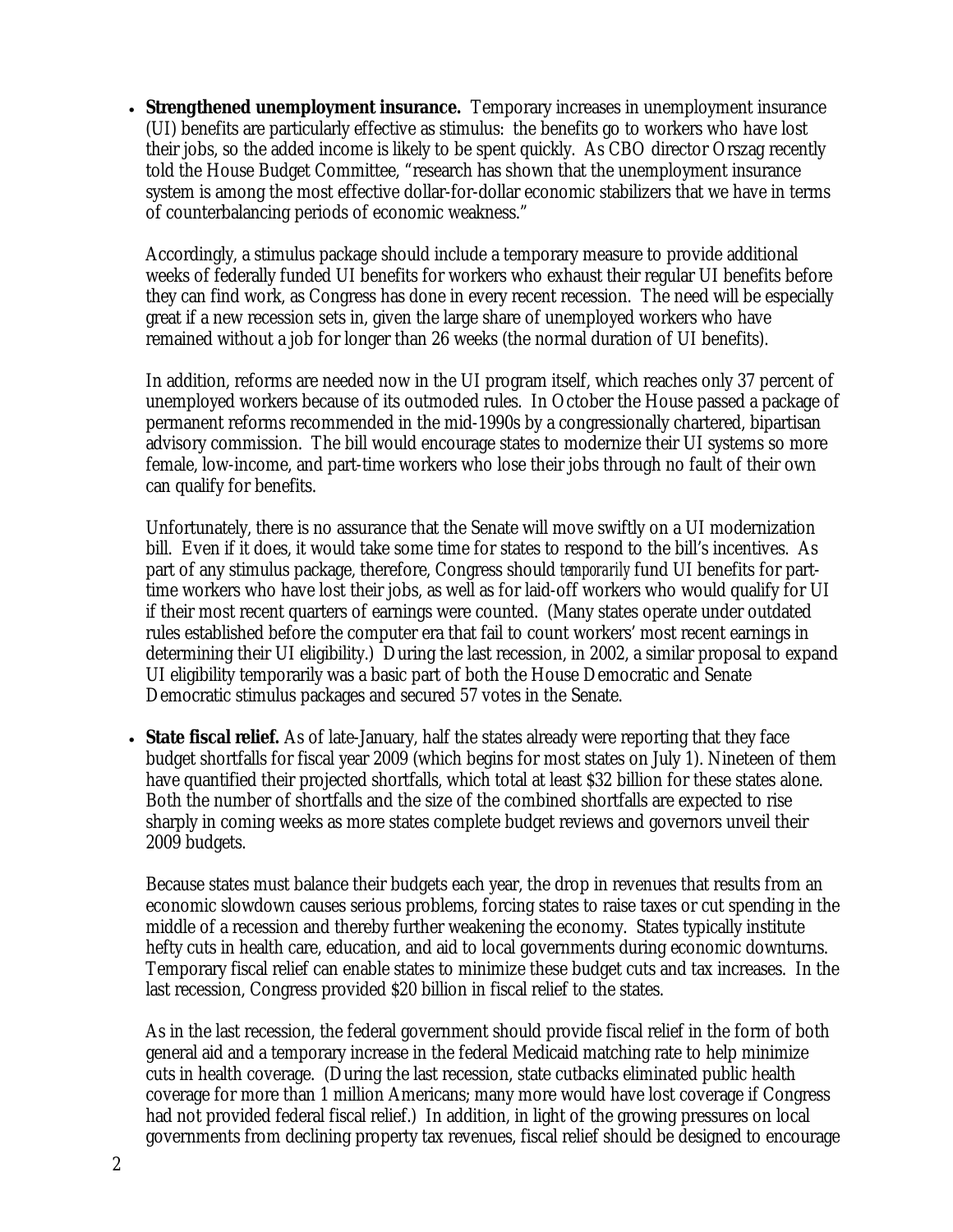states to temporarily increase assistance to local governments. During downturns, states often cut back local aid to help balance their budgets.

• **Temporary increase in food stamp payments.** Dollar-for-dollar, this is one of the most effective forms of stimulus available. Virtually all of an increase in food stamp benefits would be spent, since food stamp households — about 90 percent of whom live below the poverty line — generally spend all their resources to meet their daily needs. Martin Feldstein, chairman of President Reagan's Council of Economic Advisers, recently joined those calling for a temporary food stamp increase, noting that it would be stimulative because it would provide resources to people with a high propensity to consume.

Moreover, increased food stamp benefits would be injected into the economy much more quickly, and could be implemented much more easily, than almost all other forms of stimulus. Increased food stamp benefits can be issued within 60 days after enactment, and about 80 percent of all food stamp benefits are redeemed within *two weeks* of issuance. Some 97 percent are redeemed by the end of the month. Moreover, the administrative costs of a temporary benefit increase would be negligible. In contrast, temporary expansions of most other programs except unemployment insurance would take additional months to actually show up in the economy and, in many cases, would entail increased administrative costs.

It should also be noted that many low-income consumers do not receive UI and are not tax filers and thus would receive no help from extended UI benefits or a tax rebate (see below). A food stamp increase would reach a significant portion of this group.

• **Uniform tax refunds.** A tax rebate of a uniform amount for all filers would put money into people's hands quickly and direct a large proportion of the total to people likely to spend it. The rebate could go to all taxpayers who filed a federal income tax return the previous year, or to everyone who worked and paid FICA taxes (whether or not they filed an income tax return). The amount, presumably several hundred dollars, would be the same for all taxpayers and would not be tied to how much tax they paid.

An even more targeted rebate would focus on people in the middle and bottom of the income range, the ones most likely to spend a very high fraction of the rebate.

## A Number of Other Stimulus Candidates Would Be Ineffective — Or Worse

 Unfortunately, a number of items being proposed for a stimulus package would have little if any short-term stimulative effects. Some could even slow the economy further in the short run or worsen the nation's budget problems over the long run.

• **Permanent cuts in personal tax rates.** Steps like making permanent the tax cuts enacted in 2001 or 2003 are very poor fiscal stimulus. Most of the benefits would go to higher-income individuals, who are likely to save rather than spend much of any tax cut they receive. (Tax cuts on capital gains or dividends likewise score poorly as stimulus because they would go even more disproportionately to those high up on the income scale.)

Moreover, extending the tax cuts *after 2010* would do little to boost consumer spending in *2008.* Indeed, permanent tax cuts whose costs are not offset would harm the economy over the long term by increasing deficits. In the short term, they could even be contractionary to the extent that they keep long-term interest rates higher than they otherwise would be.